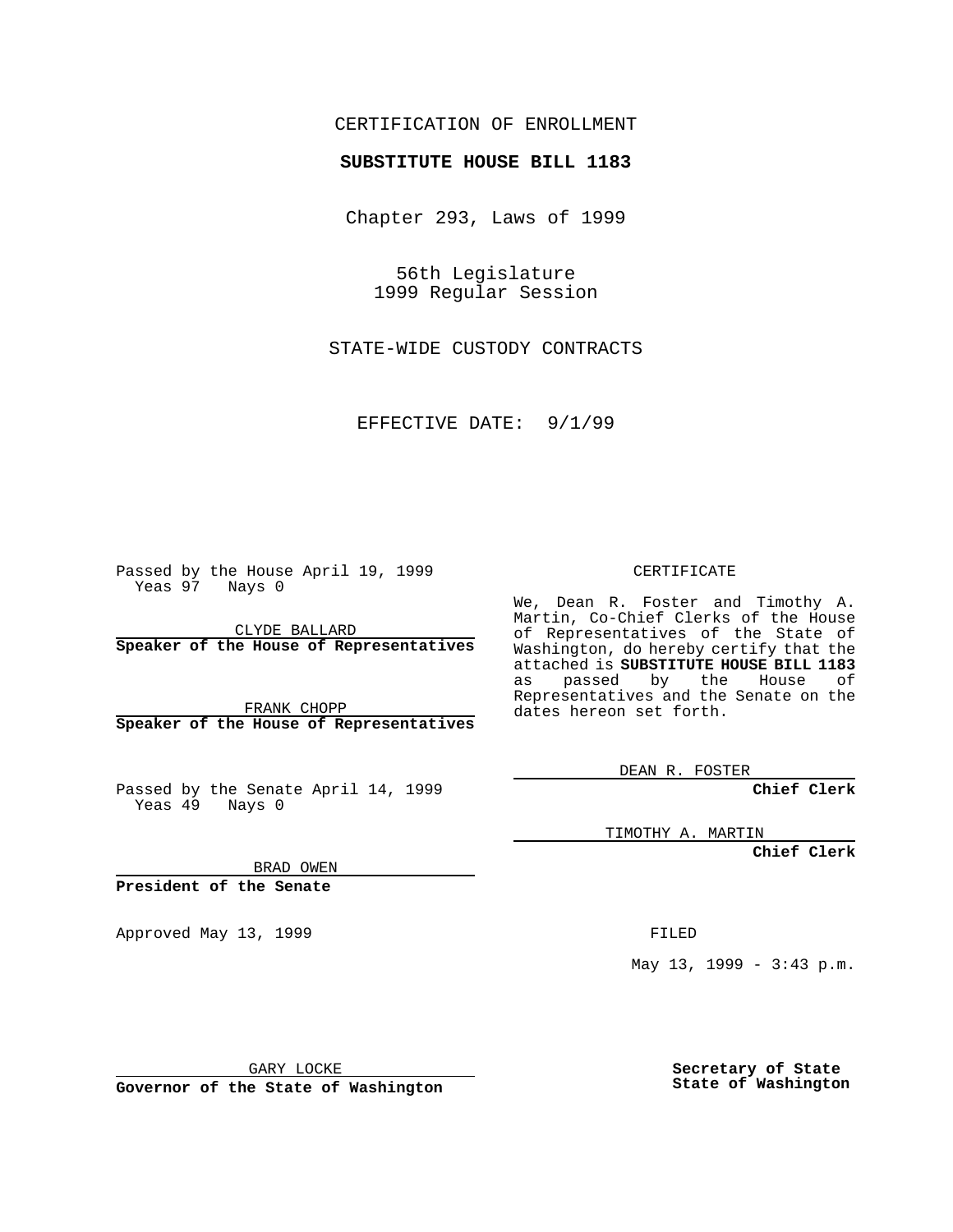## **SUBSTITUTE HOUSE BILL 1183** \_\_\_\_\_\_\_\_\_\_\_\_\_\_\_\_\_\_\_\_\_\_\_\_\_\_\_\_\_\_\_\_\_\_\_\_\_\_\_\_\_\_\_\_\_\_\_

\_\_\_\_\_\_\_\_\_\_\_\_\_\_\_\_\_\_\_\_\_\_\_\_\_\_\_\_\_\_\_\_\_\_\_\_\_\_\_\_\_\_\_\_\_\_\_

## AS AMENDED BY THE SENATE

Passed Legislature - 1999 Regular Session

#### **State of Washington 56th Legislature 1999 Regular Session**

**By** House Committee on State Government (originally sponsored by Representatives H. Sommers, Huff, Romero, McMorris, McIntire and Esser; by request of State Treasurer)

Read first time 02/12/1999.

 AN ACT Relating to the state treasurer negotiating state-wide custody contracts; adding a new section to chapter 43.08 RCW; adding a new section to chapter 39.58 RCW; creating a new section; and providing an effective date.

BE IT ENACTED BY THE LEGISLATURE OF THE STATE OF WASHINGTON:

 NEW SECTION. **Sec. 1.** Local governments enter into separate, individual contracts with banks for custody services. The rate and terms which each local government obtains from a given bank sometimes varies widely depending upon the size of the local government's portfolio, and thus fails to provide all of the state's taxpayers with the most advantageous rates and terms for such custody services. The purpose of this act is to enable local governments and institutions of higher education, through a state-wide custody contract, to collectively obtain the most advantageous rate and terms from a single financial institution for custodial banking services. Under such a state-wide custody contract, smaller local governments may receive a higher level of service, while paying lower fees than they might have individually obtained.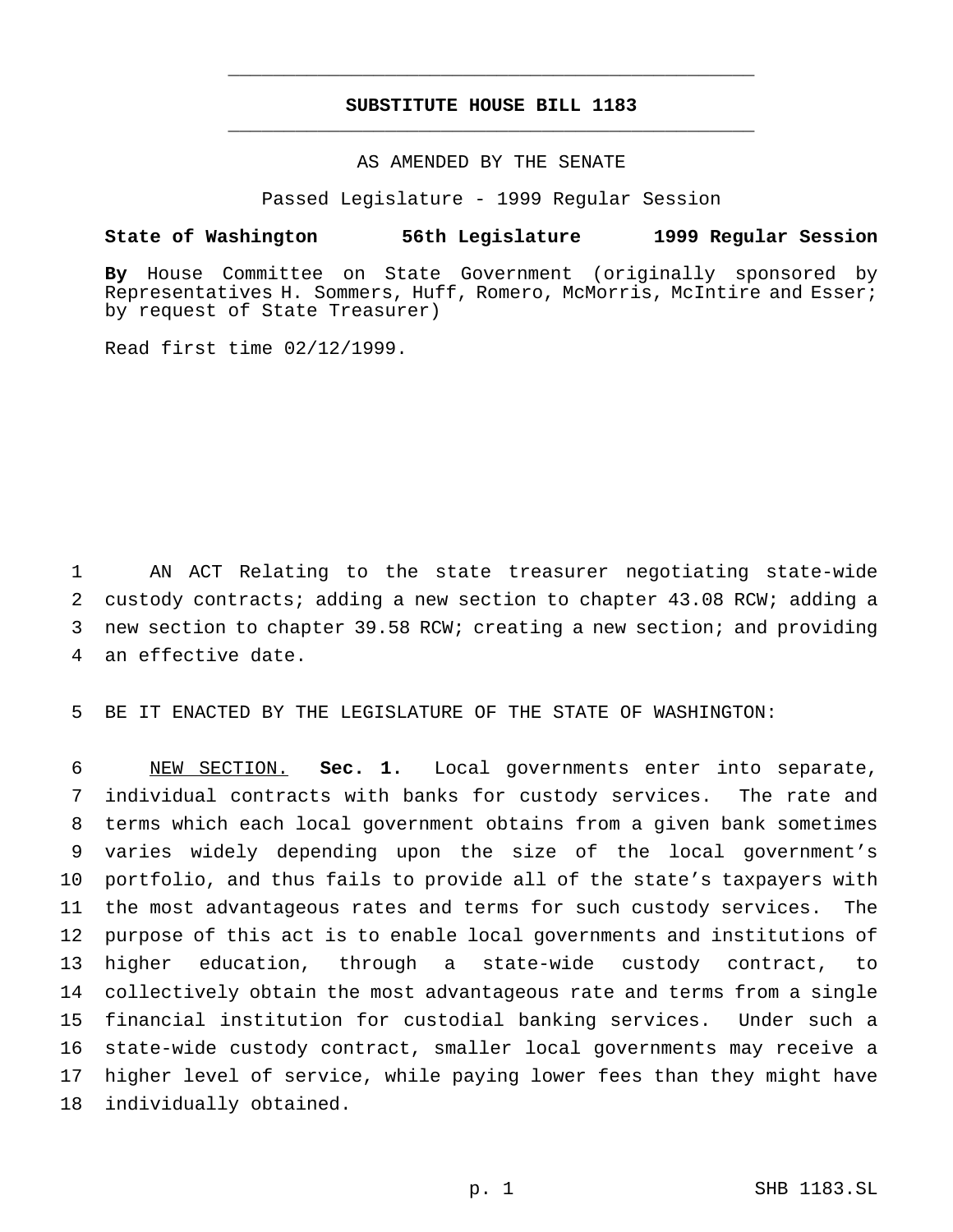NEW SECTION. **Sec. 2.** A new section is added to chapter 43.08 RCW to read as follows:

 (1) The state treasurer is authorized to negotiate a state-wide custody contract for custody services for local governments and institutions of higher education. The term of the contract shall be for a minimum of four years.

 (2) The state treasurer shall, as soon as is practical after negotiations have been successfully completed, notify local governments and institutions of higher education that a state-wide custody contract has been negotiated.

 (3) Following such notification, each local government or institution of higher education may, at its option, become a signatory to the state-wide contract. Each local government or institution of higher education may only become a signatory to the contract by having its authorized local government official or financial officer and the state-wide custodian execute the state-wide contract. The contract is between the state-wide custodian and the respective local government or institution of higher education. It is the responsibility of the local government official or financial officer to fully understand the terms and conditions of the state-wide custody contract prior to its execution, and to ensure those terms and conditions are observed by the state-wide custodian during the term of the contract.

 (4) The state treasurer may adopt rules to implement this section, including, but not limited to, those rules deemed necessary to provide for an orderly transition in the event of a different state-wide custodian in a new state-wide custody contract.

 (5) Any state-wide custodian who becomes a signatory to the state- wide custody contract may be exempted from the requirements of chapter 39.58 RCW for the purposes of this section, based on rules adopted by the public deposit protection commission.

(6) For the purposes of this section:

 (a) "Financial institution" means a bank or trust company chartered and supervised under state or federal law;

 (b) "Local government" means any county, city, town, special purpose district, political subdivision, municipal corporation, or quasi-municipal corporation, including any public corporation created by such an entity, which legally possesses and exercises investment authority;